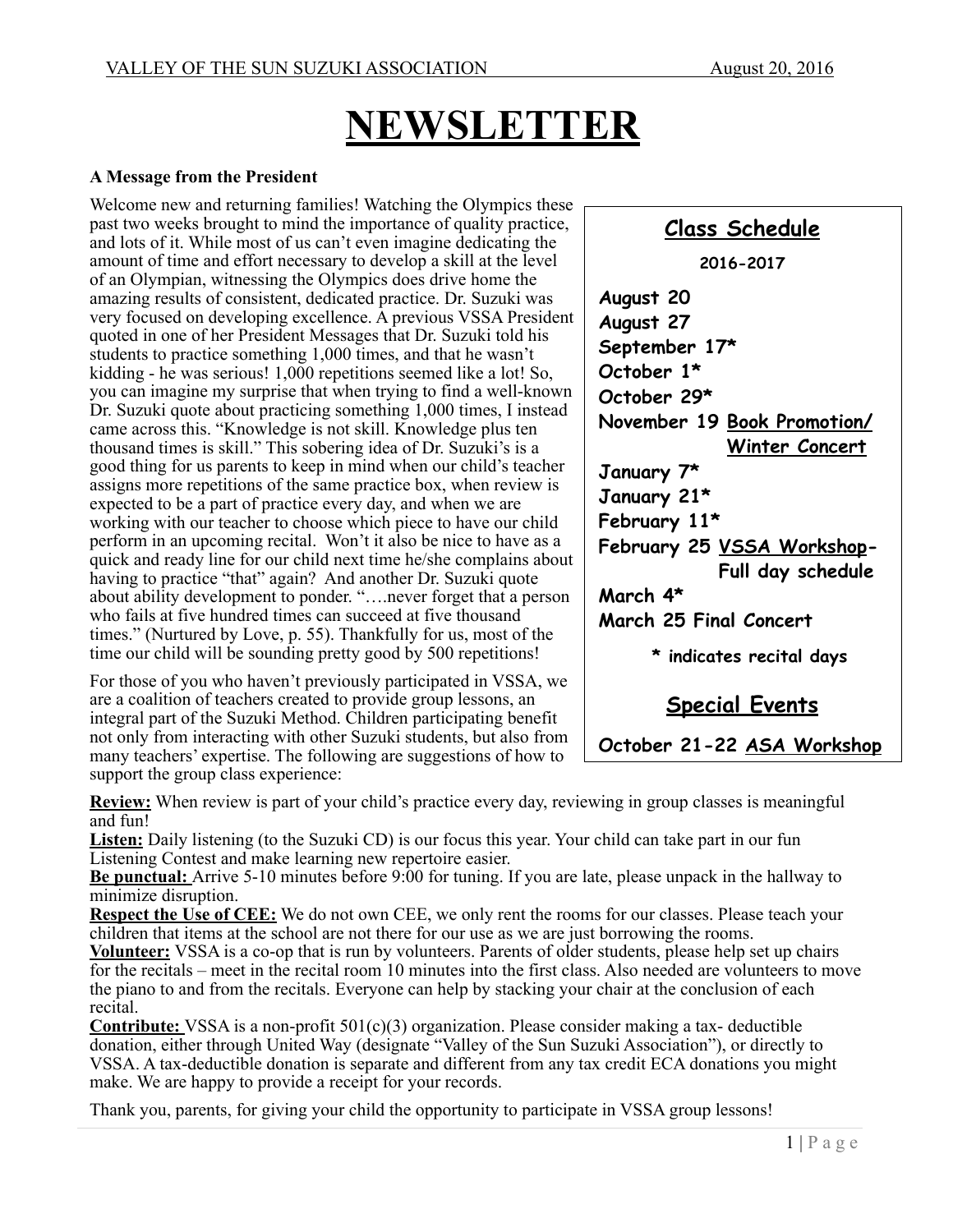# **Student Recitals**

Every VSSA student is encouraged to perform in a recital. This is a great experience for both performers and audience members!

#### When Are Recitals Held?

Recitals are held between classes at group lessons. This year, they will be held on 9/17, 10/1, 10/29, 1/7, 1/21, 2/11, and 3/4.

#### What Should My Child Perform?

Choose a review piece that you have been playing for a while. It should be polished, performance-ready, and approved by your private lesson teacher. Piano accompaniment is available.

#### How Do I Sign Up?

Please fill out the form provided at group lessons on 8/20 and return it at group lessons on 8/27. Alternatively, you can email the information to recital coordinator Alexandra Jacques by Sunday, 8/28. Those who submit information after 8/28 will be placed on a waiting list. The full list of recital dates will be emailed to everyone by 8/30.

#### How Does the Process Work?

On 8/30, you will be informed of your recital date. About two weeks prior to your recital, Alex will contact your private teacher to confirm the piece you will play. You will be cc'd on the email.

#### Questions?

Contact Alexandra Jacques at aly788@gmail.com

#### SPECIAL RECITAL TIPS:

- $\triangleright$  The best choice for a recital piece is a polished review piece; one that you have been playing for a couple of months.
- $\geq$  Even beginning students can perform in recitals. Demonstrating posture, singing "Up Like a Rocket," or playing "The Monkey Song" are all examples of acceptable performances for our beginning players!
- $\triangleright$  Recitals get crowded at certain times of the year. Please try to choose both fall and spring dates.

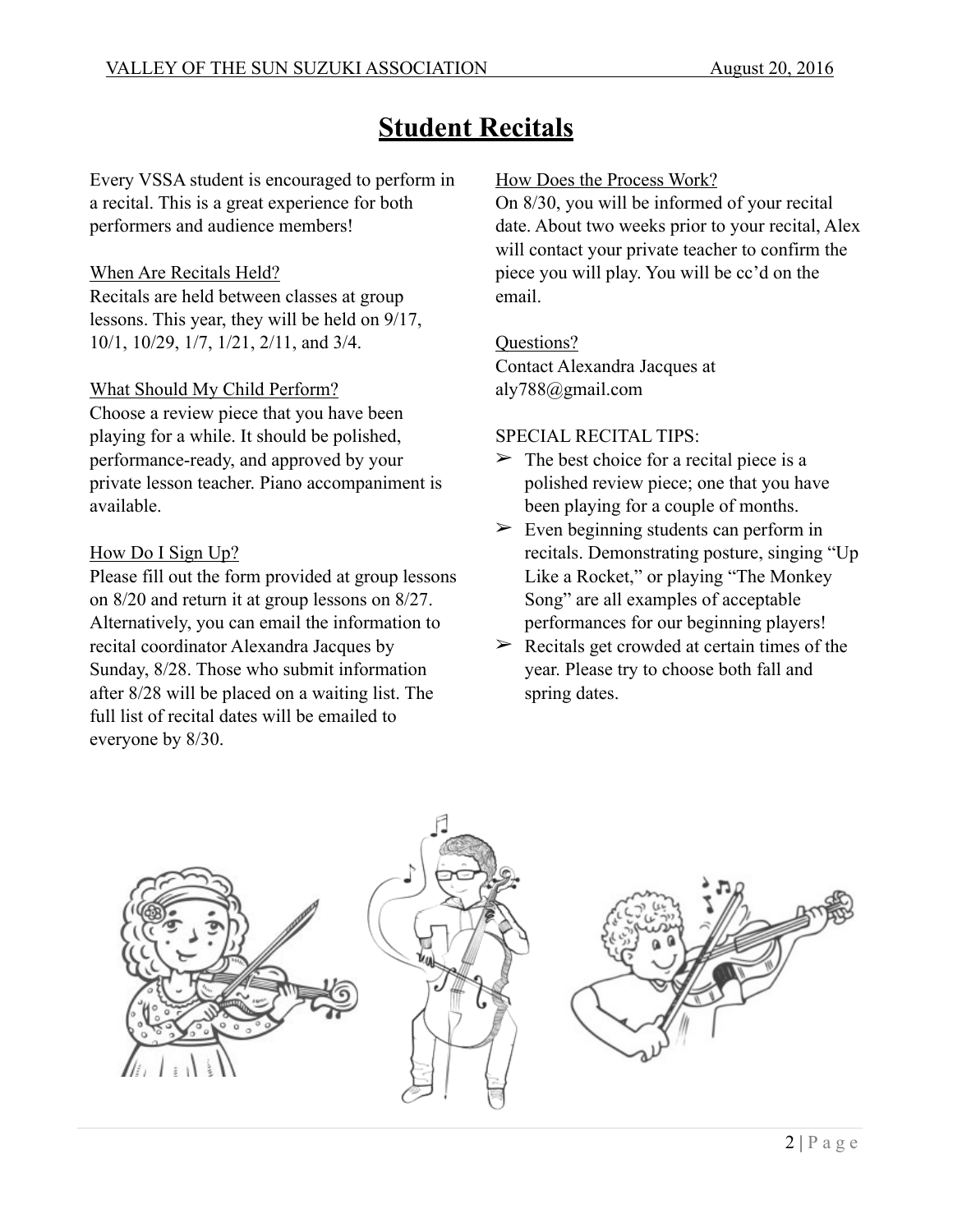# **Get to Know Your Teachers**

We are very fortunate to have amazing teachers who share their education, training, and experience with our children each time we meet. To get to know them a little better, here are short biographies of our current teachers.

#### **Kristine Ehlis**

Kristine is a private violin teacher and the VSSA treasurer. She received her Bachelor's of Music Education from the University of Northern Colorado. Kris moved to Arizona in 1982 to teach orchestra in Pinetop Lakeside. After four years she moved to Flagstaff to attend the Northern Arizona University. While attending, she studied the Suzuki Method with Dr. Louise Scott and received her Masters of Music in Suzuki Pedagogy. She taught orchestra in Mesa Public Schools for many years. Kris has been an active member of VSSA since 1987. In her spare time she enjoys Disneyland, family, reading, travel, and her cat named Shinichi.

**Eunice Elie** (www.beautifulmusic.info) Eunice has over 35 years of teaching experience. She has a B.A. in Music Education and an M.A. in Music Education with proficiency in Strings and Piano. She holds K-12 Teacher Certification and teaches Violin, Viola, Cello and Piano as well as Early Childhood Education. She is registered with SAA in violin books 1-4 and in ECE. She was President of the Suzuki State Association for four years. Eunice serves as Director of the Chandler School of Fine Arts Strings Department, where she maintains a full-time teaching studio and actively trains new teachers at the college/university level. She has been in VSSA since 2004. She enjoys composing and arranging music, presenting her students in concerts and being actively involved in the music ministries of her church.

#### **Andrea Gordon**

Andrea received her bachelor's degree from Northern Arizona University in Cello Performance. While in Flagstaff, she performed with the Flagstaff Symphony Orchestra for five years. Andrea received her Suzuki Training in Utah through the Intermountain Suzuki String Institute. She has been teaching privately since 1998. Andrea has been affiliated with, and teaching with, VSSA since 2004. She currently plays with the Ash Strings Quartet. Andrea is serving as the VSSA group lesson coordinator. She loves teaching privately and with VSSA, and most importantly, loves being a wife and a mother of six wonderful children.

#### **Sarah Hartman**

Sarah began her musical journey at age three when she enrolled in Suzuki Violin lessons. She never stopped playing, and recently obtained a Bachelor's degree in Violin Performance from NAU where she played with the Flagstaff Symphony. Sarah trained with Dr. Louise Scott to complete her Teacher Training Books 1-5 and taught private and group lessons through the NAU Preparatory School. She is currently building her own private studio and looking forward to continuing her musical journey in the Valley.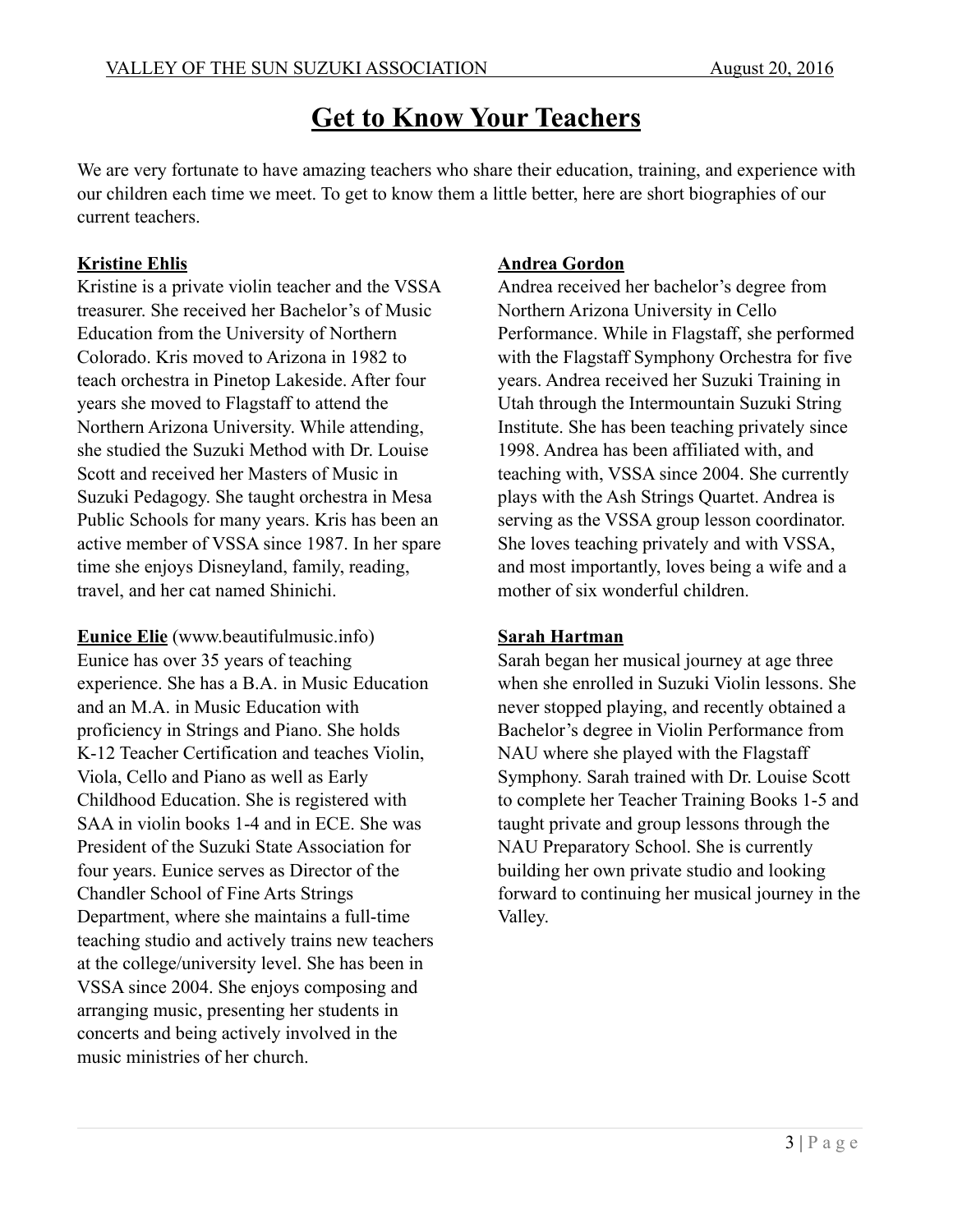#### **Lani Hill**

Lani began taking Suzuki violin lessons at age 5. Her early musical training included three years of lessons in Japan, the birthplace of the Suzuki Method. She and her siblings each had a private lesson from Dr. Shinichi Suzuki before they returned to the United States. She continued her violin studies through high school and college, graduating from Brigham Young University with a Bachelor of Music degree in violin performance. She has taught private lessons since the age of 13, and has been a member of VSSA since 1991. She serves on the VSSA Board as the Workshop Coordinator.

#### **Alexandra Jacques**

Alexandra attended Northern Arizona University on an orchestra scholarship, and graduated with degrees in Violin Performance and Music Education. While at NAU, she took long-term Suzuki teacher training in Books 1-4 with Dr. Louise Scott, and taught private lessons and group classes for the Suzuki program at NAU under the supervision of Dr. Scott and Karin Hallberg. In addition to her training at NAU, she has registered training in Units 1, 2, and 3 with Carrie Reuning-Hummel, Edmund Sprunger, and Charles Krigbaum. Alex performed with the Flagstaff Symphony Orchestra for three years, and attended the Brevard Music Center on a full scholarship in 2011. She has been teaching privately since 2008. She has been a member of the SAA since 2012, and an active member of VSSA since 2014. Alex teaches privately at her home in Mesa, and teaches for the Suzuki program at Las Sendas Elementary School, in addition to performing with the Arizona Pro Arte orchestra and chamber groups throughout the valley.

#### **Dorene Pool**

Dorene graduated from the University of Northern Colorado with a Bachelor of Music Education and Bachelor of Music in Viola Performance, and received a Master of Music from University of Texas at Austin. She taught with the University of Texas String Project and orchestra in the Texas public schools. She was orchestra director in the Mesa Public School district for many years. She has studied Suzuki with Joanna Bath, William Preucil, Louise Scott, and John Kendall, and is registered through book 5. She is a member of numerous chamber music groups and symphony orchestras.

#### **Bonnie Roesch**

Bonnie is a long-standing member of VSSA. Bonnie was a "Suzuki kid" and started playing violin at the age of five. She attended Northern Arizona University on a full ride music scholarship where she received her Bachelor of Music in Violin Performance and a Bachelor of Science in Elementary Education. She also completed long-term Suzuki teacher training with Louise Scott and performed with the Flagstaff Symphony while attending NAU. In addition to private and VSSA group lesson teaching, Bonnie also serves as an elementary orchestra teacher in the Mesa Public Schools. Bonnie's other preferred activities include spending time with her husband and two children, reading, and Lindy Hop swing dancing.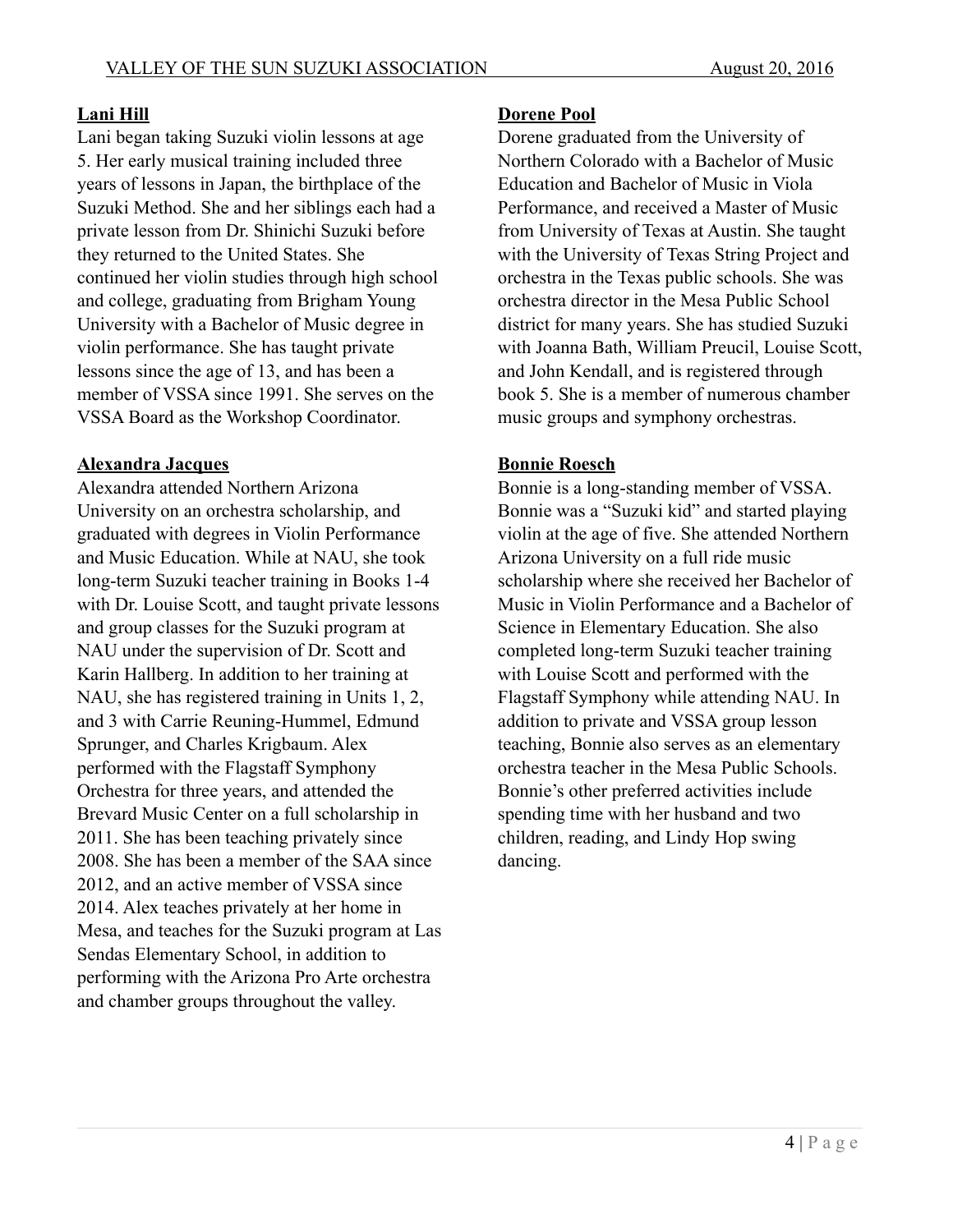#### **Heidi Wright**

Heidi is a native of Mesa, Arizona. She studied violin and harp performance at all of Arizona's Universities and completed degrees in Performance, Pedagogy, and Education. She has performed with numerous orchestras across Arizona and has taught in a variety of music schools and programs. As a Suzuki trained teacher, she maintains a large studio of violin and harp students. Heidi performs locally and internationally as a member of the Tetra String Quartet. She is a faculty associate at ASU, teaching chamber music. She completed her Suzuki training with Louise Scott at Northern Arizona University.



#### **SAVE THE DATE!**

"Pirates Take Over Suzuki!" VSSA's annual Suzuki Workshop and Concert on Saturday, February 25, 2017. For Suzuki-method violin, viola, and cello students. The workshop will be held in Chandler, Arizona. Registration opens in late January. Contact Lani Hill  $(krhlwh@gmail.com)$  for more information.

# **Book Promotion!**

#### BOOK PROMOTION PERFORMANCE COMING UP!

Our annual Book Promotion Performance will be on November 19th. This event is to recognize students who have made extra special efforts at polishing their performance abilities as they progress through the Suzuki literature. Each participant receives a trophy and certificate.

Please talk with your teacher soon about preparing for this event. A recording of the student's very best playing must be submitted for review, along with the application form and fee. The fee is \$10. Materials may be brought to group lessons or mailed or emailed to Dorene Pool. We are attempting to set-up online payment for book promotion fees. Details will be announced ASAP

#### DATES TO REMEMBER:

**October 1st**: Last day to bring materials to group lessons **October 1st**: Last day to mail materials to Dorene Pool **October 29th**, 8:00 AM (before group lessons): Dress rehearsal (for participants AND teacher ensemble) **November 19th**: Book Promotion performance

To read more about the requirements to participate in Book Promotion, and to download the application form, visit www.valleysuzuki.org or contact Dorene Pool at 480-855-6199 or **dspoolaz@cox.net**.